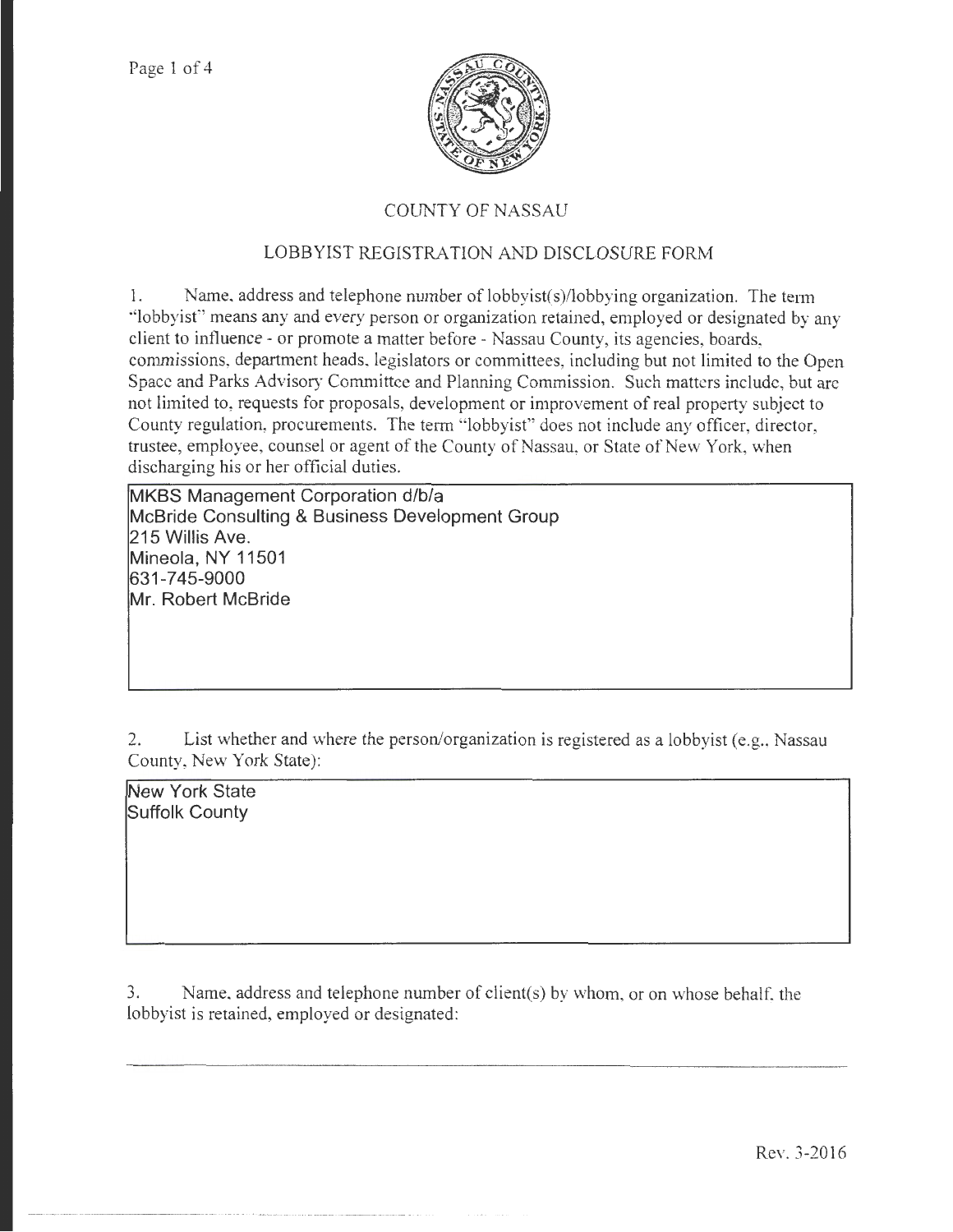Page 2 of 4

1. Standard Valuation Services 27 East Jericho Turnpike Mineola, NY 11501 516-248-6922

2. Smith & Degroat Real Estate 27 East Jericho Turnpike Mineola,NY 11501 516-248-6905

Real Estate Issues

4. Describe lobbying activity conducted, or to be conducted, in Nassau County, and identify client(s) for each activity listed. See page 4 for a complete description of lobbying activities.

5. The name of persons, organizations or governmental entities before whom the lobbyist

Nassau County Legislature

expects to lobby:

Rev. 3-2016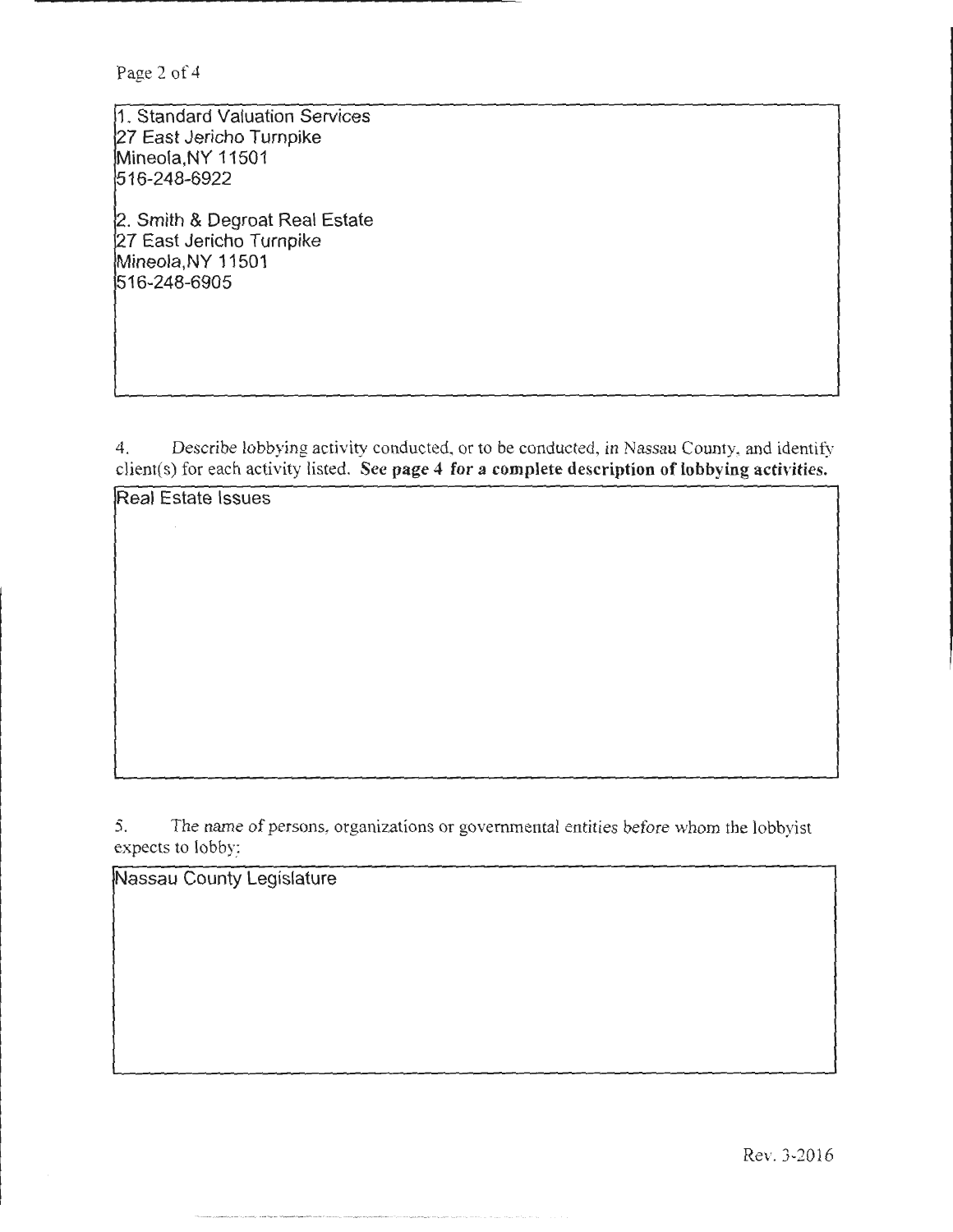6. If such lobbyist is retained or employed pursuant to a written agreement of retainer or employment, you must attach a copy of such document; and if agreement of retainer or employment is oral, attach a written statement of the substance thereof. If the written agreement of retainer or employment does not contain a signed authorization from the client by whom you have been authorized to lobby, separately attach such a written authorization from the client.

7. Within the previous year, has the lobbyist/lobbying organization or any of its corporate officers provided campaign contributions pursuant to the New York State Election Law to the campaign committees of any of the following Nassau County elected officials or to the campaign committees of any candidates for any of the following Nassau County elected offices: the County Executive, the County Clerk, the Comptroller, the District Attorney, or any County Legislator? If yes, to what campaign committee? If none, you must so state:

Yes:

County Executive: Curran For Nassau - Laura Curran County Comptroller: Schnirman For Nassau - Jack Schnirman County Legislator Committees: Carrie Solages, Richard Nicolello, Laura Schaeffer, & Kevan Abrahams

I understand that copies of this form will be sent to the Nassau County Department of Information Technology ("IT") to be posted on the County's website.

I also understand that upon termination of retainer, employment or designation I must give written notice to the County Attorney within thirty (30) days of termination.

VERIFICATION: The undersigned affirms and so swears that he/she has read and understood the foregoing statements and they are, to his/her knowledge, true and accurate.

The undersigned further certifies and affirms that the contribution(s) to the campaign committees listed above were made freely and without duress. threat or anv promise of a governmental benefit or in exchange for any benefit or remuneration.

Print Name:

Dated:  $1-15-19$  $15 - 17$  Signed:

Title:

 $E S / S \in \mathcal{N}$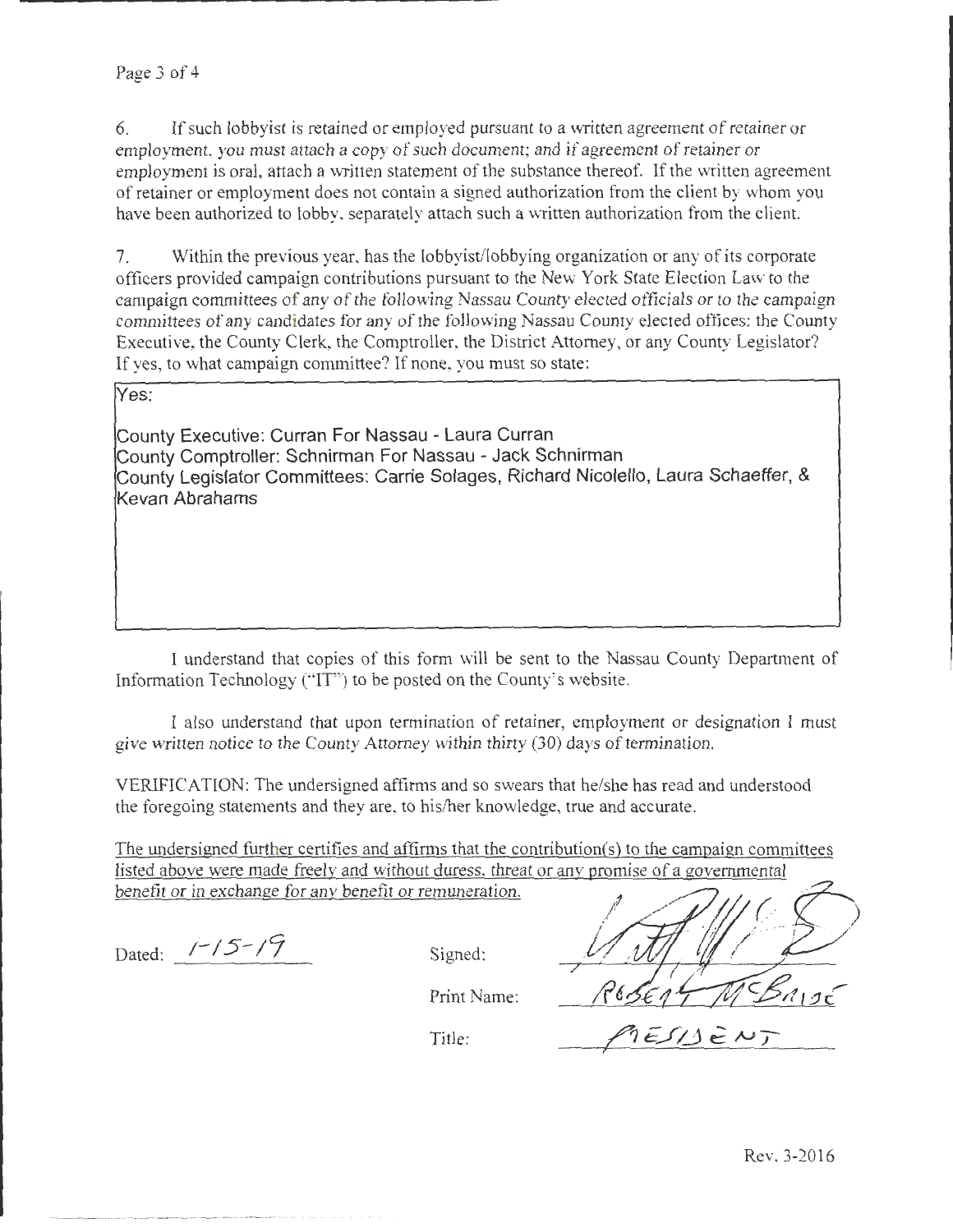## Page 4 of 4

The term lobbving shall mean any attempt to influence: any determination made by the Nassau County Legislature, or any member thereof, with respect to the introduction, passage, defeat, or substance of any local legislation or resolution; any determination by the County Executive to support, oppose, approve or disapprove any local legislation or resolution, whether or not such legislation has been introduced in the County Legislature; any determination by an elected County official or an officer or employee of the County with respect to the procurement of goods, services or construction, including the preparation of contract specifications, including by not limited to the preparation of requests for proposals, or solicitation, award or administration of a contract or with respect to the solicitation, award or administration of a grant, loan, or agreement involving the disbursement of public monies; any determination made by the County Executive, County Legislature, or by the County of Nassau, its agencies, boards, commissions, department heads or committees, including but not limited to the Open Space and Parks Advisory Committee, the Planning Commission, with respect to the zoning, use, development or improvement of real property subject to County regulation, or any agencies, boards, commissions, department heads or committees with respect to requests for proposals, bidding, procurement or contracting for services for the County; any determination made by an elected county official or an officer or employee of the county with respect to the terms of the acquisition or disposition by the county of any interest in real property, with respect to a license or permit for the use of real property of or by the county, or with respect to a franchise, concession or revocable consent; the proposal, adoption, amendment or rejection by an agency of any rule having the force and effect of law; the decision to hold, timing or outcome of any rate making proceeding before an agency; the agenda or any determination of a board or commission; any determination regarding the calendaring or scope of any legislature oversight hearing; the issuance, repeal, modification or substance of a County Executive Order; or any determination made by an elected county official or an officer or employee of the county to support or oppose any state or federal legislation, rule or regulation, including any determination made to support or oppose that is contingent on any amendment of such legislation, rule or regulation, whether or not such legislation has been formally introduced and whether or not such rule or regulation has been formally proposed.

The term "lobbying'' or "lobbying activities" does not include: Persons engaged in drafting legislation, rules, regulations or rates; persons advising clients and rendering opinions on proposed legislation, rules, regulations or rates, where such professional services are not otherwise connected with legislative or executive action on such legislation or administrative action on such rules, regulations or rates; newspapers and other periodicals and radio and television stations and owners and employees thereof, provided that their activities in connection with proposed legislation, rules, regulations or rates are limited to the publication or broadcast of news items, editorials or other comment, or paid advertisements; persons who participate as witnesses, attorneys or other representatives in public rule-making or rate-making proceedings of a County agency, with respect to all participation by such persons which is part of the public record thereof and all preparation by such persons for such participation; persons who attempt to influence a County agency in an adjudicatory proceeding, as defined by  $\S$  102 of the New York State Administrative Procedure Act.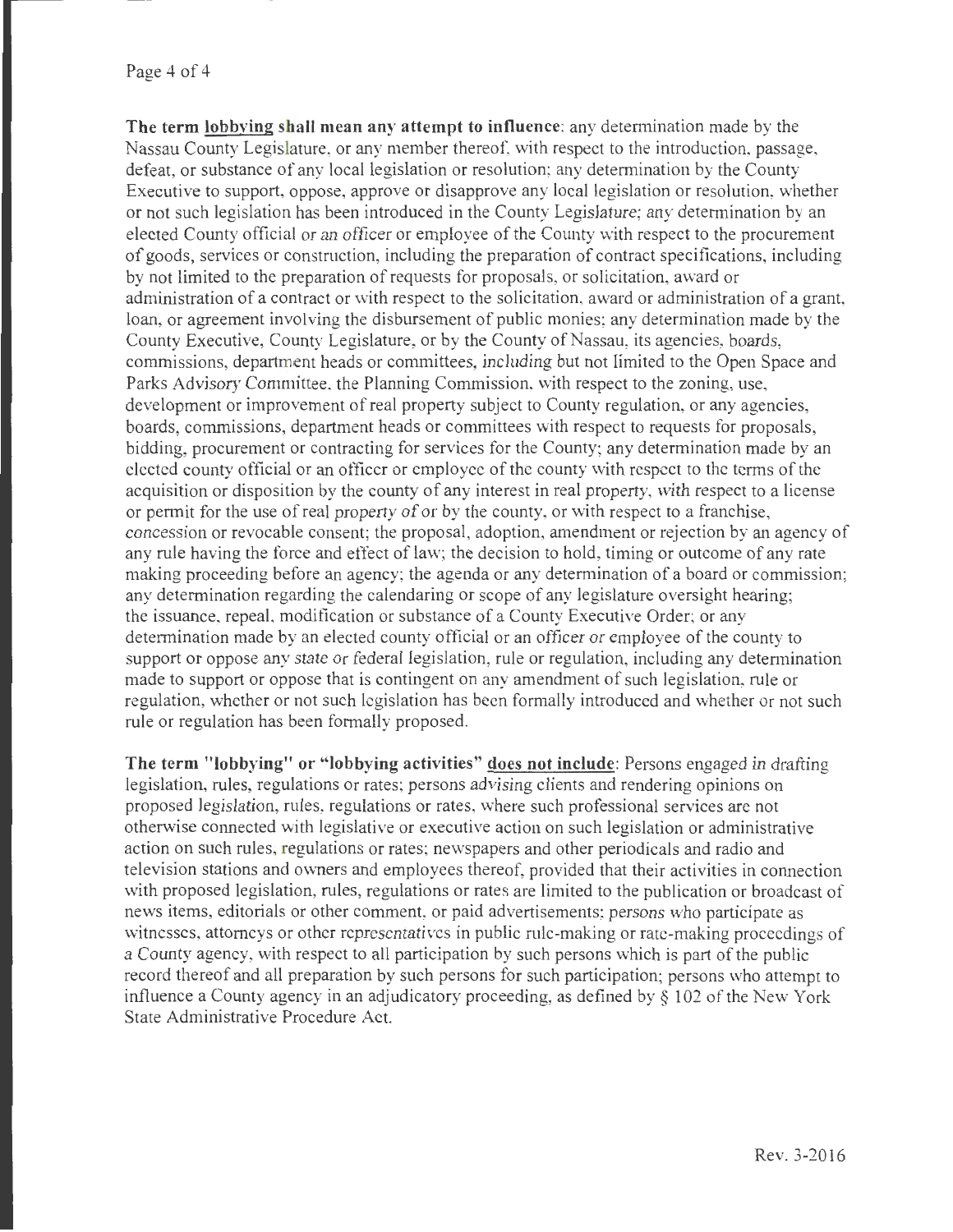Nassau: 516 - 414-8400

....... \_\_\_\_\_\_\_\_\_\_\_\_\_\_ \_

**Consulting & Business Development Group** 

 $Suffable: 631-761-9600$ 

215 Willis Avenue, Mineola, NY 11501 www.mcbrideny.con1

January 7, 2019

Mr. Matthew Smith President Standard Valuation Services 27 East Jericho Tpke Mineola, NY 11501

Dear Mr. Smith:

This Agreement is between Standard Valuation Services ("Client") and MKBS Management Corp. d/b/a McBride Consulting & Business Development Group ("Consultant") and relates to lobbying services rendered by Consultant on behalf of Client with respect to certain legislative matters pending before the Executive, legislative and Administrative branches of the State of New York and its political subdivisions. Client hereby expressly authorizes Consultant to engage in lobbying activity before the above referenced branches of government during the effective term of this Agreement.

The term of this Agreement shall commence as of January 1, 2019 and shall continue until December 31, 2019. This term may be extended pursuant to the mutual written agreement of the parties.

In consideration of such aforementioned lobbying services to be rendered, Client shall pay to Consultant \$2500.00 per month, due and payable on the 1<sup>st</sup> day of each month, with the exception of the first monthly fee, which is due upon the execution of this Agreement.

All information which the Consultant presently has or which may come into Consultant's possession during the engagement relative to the business activities of Client which is of a secret or confidential nature is and shall remain the property of Client. Consultant shall not, during the engagement or thereafter, disclose to others or use for the benefit of others or itself any such information so long as such information is treated as secret or confidential by Client.

This Agreement shall be governed and construed in accordance with the laws of the State of New York, without reference to choice of law doctrine.

Lobbying Services Agreement January 7, 2019 Page 1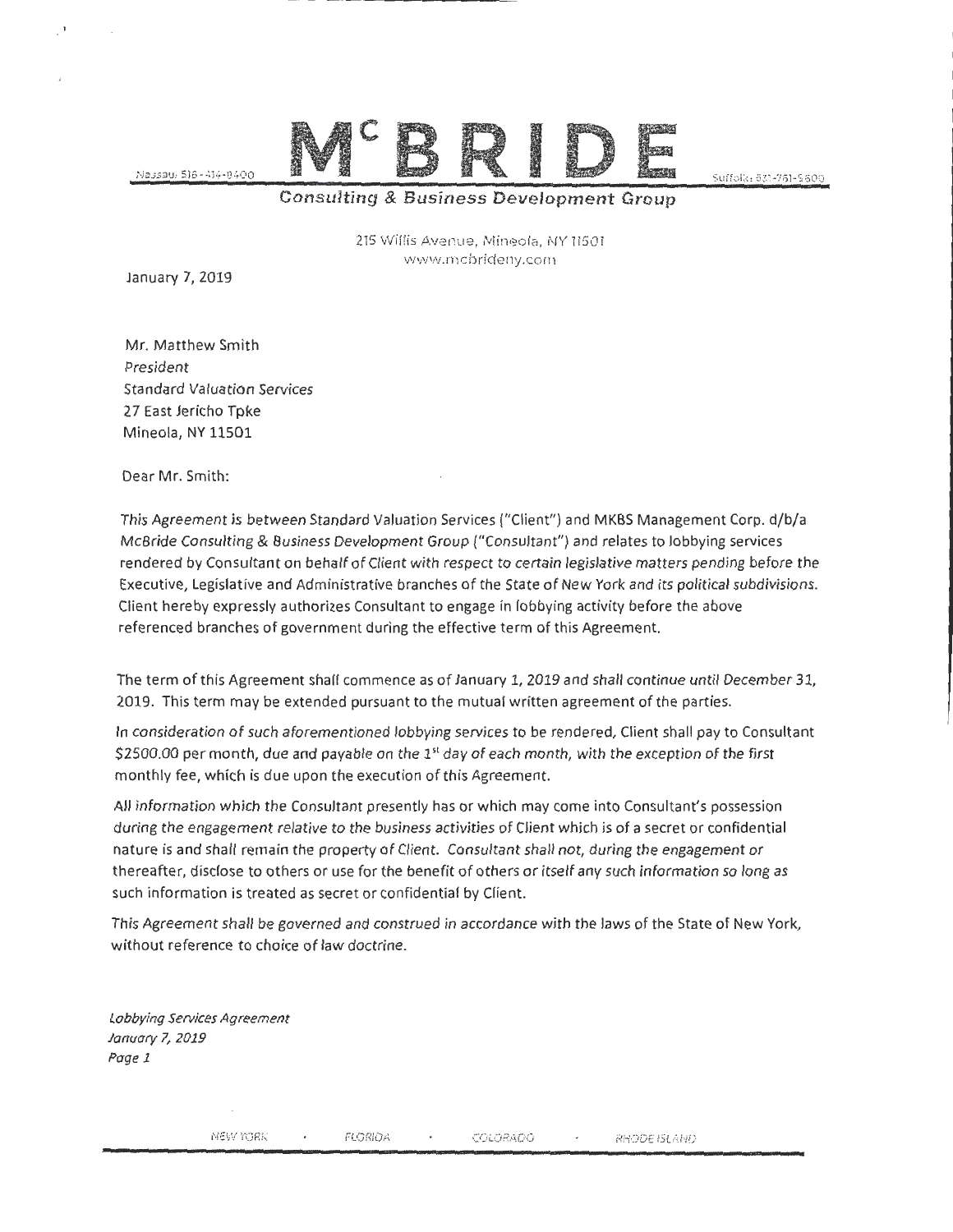

Nassau: 516 - 414-8400

 $\pmb{\ell}$ 

 $\sqrt{1-\lambda}$ 

## Consulting & Business Development Group

215 Willis Avenue, Mineola. NY 11501

wwvv.mcbricieny.con1

If the above is consistent with your understanding of the Agreement between Client and Consultant, please sign below and return to the undersigned.

Standard Valuation Services 27 East Jericho Tpke Mineola, NY 11501

**By** Matthew Smith

President

Date:  $1 - 8 - 19$ 

MKBS Management Corp. DBA

McBride Consulting & Business Development Group 215 Willis Avenue Mineola, XY 11501 By: Robert McBride President & CEO<sup>\*</sup> /<br>Date:  $\frac{1}{2}$  / - / 9

Suffoik: 631-761-9600

Lobbying Services Agreement January 7, 2019 Page2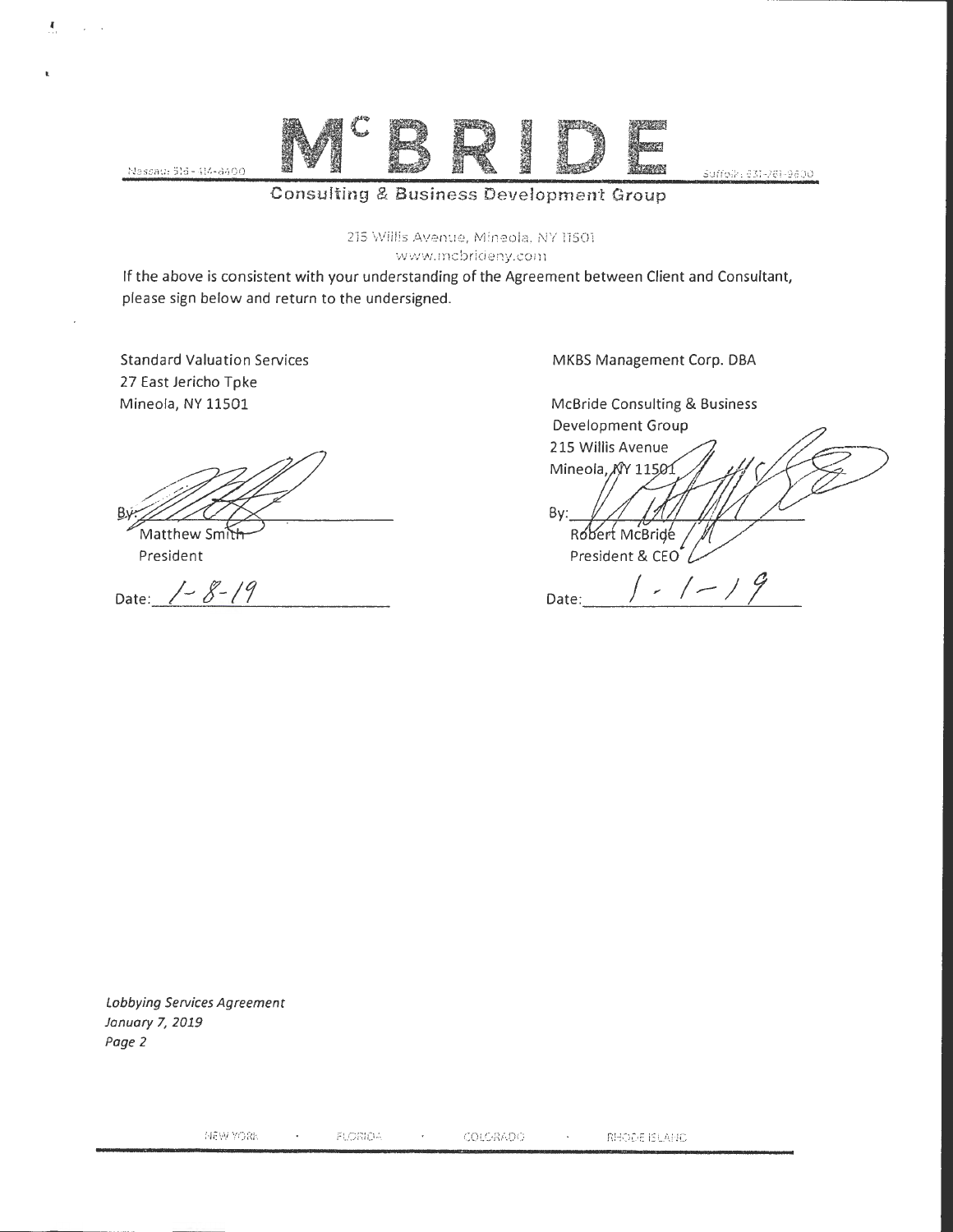Nassau: 516 - 414-8400

**Consulting & Business Development Group** 

Suffolk: 631-761-9600

215 Willis Avenue, Mineola, NY 11501 www.mcbrideny.com ·

November 27, 2018

Mr. Matthew Smith President Smith & Degroat Real Estate 27 East Jericho Tpke Mineola, NY 11501

Dear Mr. Smith:

This Agreement is between Smith & Degroat Real Estate ("Client") and MKBS Management Corp. DBA McBride Consulting & Business Development Group ("Consultant") and relates to lobbying services rendered by Consultant on behalf of Client with respect to certain legislative matters pending before the Executive, Legislative and Administrative branches of the State of New York and its political subdivisions. Client hereby expressly authorizes Consultant to engage in lobbying activity before the above referenced branches of government during the effective term of this Agreement.

The term of this Agreement shall commence as of January 1, 2019 and shall continue until December 31, 2019. This term may be extended pursuant to the mutual written agreement of the parties.

In consideration of such aforementioned lobbying services to be rendered, Client shall pay to Consultant \$2500 per month, due and payable on the 1<sup>st</sup> day of each month, with the exception of the first monthly fee, which is due upon the execution of this Agreement.

All information which the Consultant presently has or which may come into Consultant's possession during the engagement relative to the business activities of Client which is of a secret or confidential nature is and shall remain the property of Client. Consultant shall not, during the engagement or thereafter, disclose to others or use for the benefit of others or itself any such information so long as such information is treated as secret or confidential by Client.

This Agreement shall be governed and construed in accordance with the laws of the State of New York, without reference to choice of law doctrine.